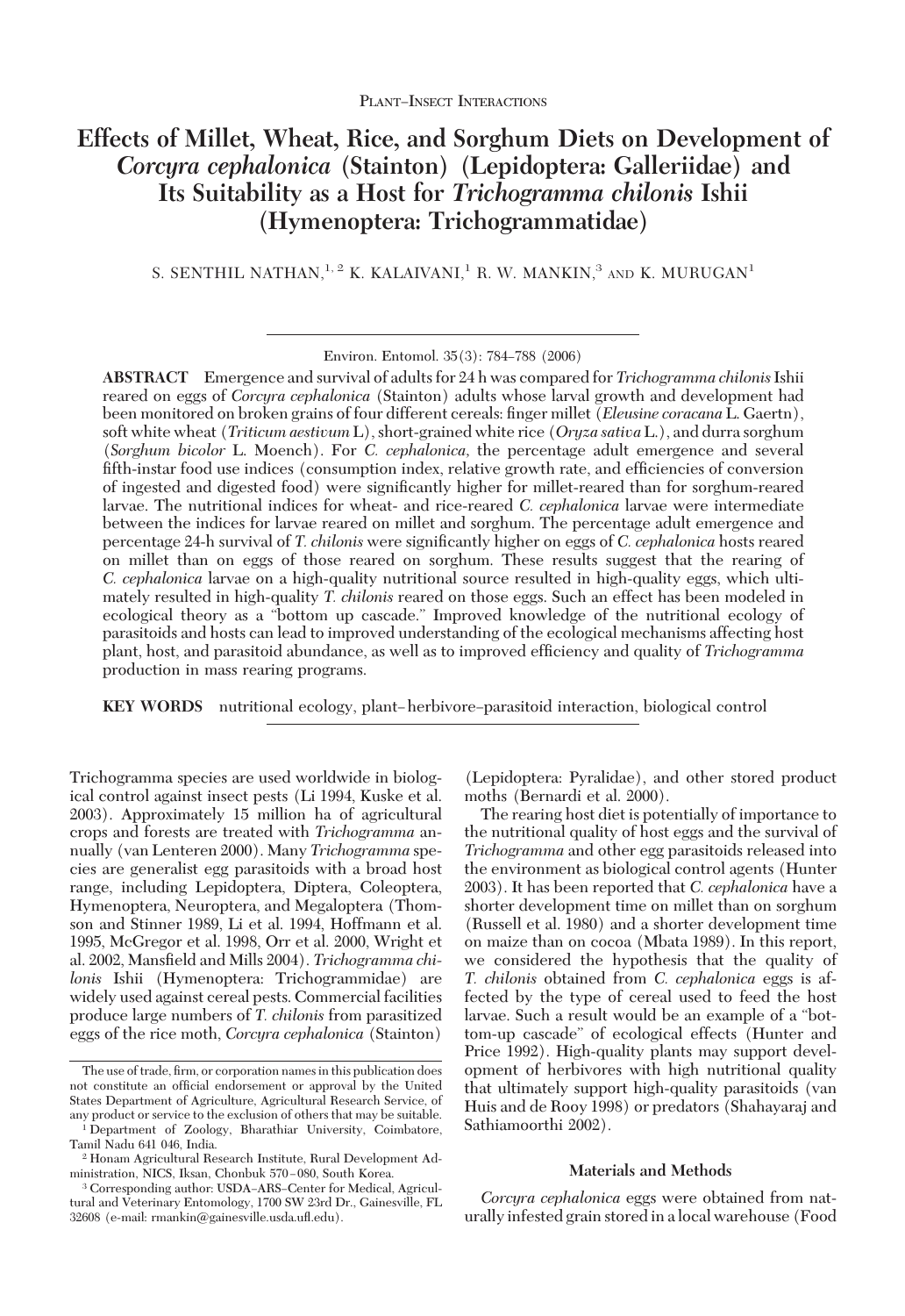Corp. of India, Peelamedu, Coimbatore, Tamil Nadu, India). The *C. cephalonica* were mass cultured at  $28 \pm$ 2-C, 65% RH, with a 14:10 light:dark cycle in 45 by 45-cm plastic troughs on broken seeds of finger millet, *Eleusine coracana* L. Gaertn.; soft white wheat, *Triticum aestivum* L.; short-grained white rice,*Oryza sativa* L., and *Sorghum bicolor* L. Moench, purchased from a local market.

To obtain eggs for developmental experiments, adult *C. cephalonica* were transferred to 24 by 10-cmdiameter glass jars and fed with 10% sucrose solution ad libitum. After 3 d, the eggs deposited in the jars were brushed out and counted. Individual eggs were placed in 500 by 356 by 200-mm perspex containers (Displaysense, Bishop's Stortford, UK) so that development could be followed on a daily basis until hatch of the first instars. On hatching, each larva was transferred to a 10 by 4-cm-diameter glass jar with two broken seeds of one of the four different cereals. After successful tunneling, the uninfested seed was removed. Additional seeds were added when the infested seed was consumed, usually three to five seeds during the course of development. All experiments were carried out at 28  $\pm$  2°C, 65% RH, with a 14:10 light:dark cycle. Thirty jars of larvae feeding on each cereal were examined daily (120 jars) in three separately conducted tests (90 larvae total for each cereal) to monitor developmental durations and adult longevity.

The nutritional indices of consumption index (CI), relative growth rate (RGR), efficiency of consumption of ingested food (ECI), and efficiency of consumption of digested food (ECD) were calculated for 10 individual fifth instars on each cereal using equations 1–4, respectively, listed in Fig. 1 (see Waldbauer 1968). The procedures used to determine the indices were similar to those described in Waldbauer (1968) and Bowers et al. (1991). All indices were calculated using measured or estimated dry weights. To estimate initial dry weight, a freshly molted fifth instar and a broken seed of its rearing cereal were weighed and placed in a glass jar with 100% RH. After 1 d, larval and seed weights were measured separately. The larva and seed were dried at 60°C for 36 h and weighed to determine dry weight. Twenty newly molted fifth instars and 20 seeds of each cereal were used in calculating a mean dry-to-fresh-weight ratio for instars and the mean dry-to-fresh-weight ratio for seeds of each cereal. The instar-weight ratio was used in calculation of Wt<sub>instar</sub> and Wt<sub>gained</sub>, and the seed-weight ratio was used in calculation of Wt<sub>food ingested</sub>. Dry weight of frass, Wt<sub>frass</sub>, was determined after drying the fresh frass at  $60^{\circ}$ C for 36 h.

The *T. chilonis* used for parasitization studies were initially obtained as adults from an existing colony at the Biocontrol Laboratory, Vadavalli, Coimbatore, Tamil Nadu. To mass culture *T. chilonis* for these experiments, fresh *C. cephalonica* eggs from adults reared on each host cereal were sterilized under an UV lamp (UVP, Upland, CA) for 0.5 h and attached to paper cards coated with locally obtained 10% *Acacia arabica* (Lam.) Willd. gum. The egg cards were cut into 1-cm squares, and the numbers of eggs were recorded in each card. Egg cards were placed in loosefitting, 15 by 7-cm polyvinyl bags and maintained at  $27 \pm 1^{\circ}$ C, 70-80% RH, and a L 16:D 8 photoperiod. Male and female adult parasitoids emerged within the bags and mated within the first day after emergence began (Singh et al. 1994).

For the parasitization experiments, five *T. chilonis* females that had emerged from eggs of *C. cephalonica* reared on a particular host cereal and allowed to mate for 24 h were released for 4 h onto 250 eggs of *C. cephalonica,* reared on the same host cereal, on cards that had been placed in a 10-mm-diameter by 8-mm perspex container (Displaysense). Percentage emergence (Fig. 1, equation 5) was calculated by individual observation of five replicates of 30 parasitized eggs from each host cereal. Parasitized eggs were identified by color, turning from white to tan by the third day and to black by the fifth day after parasitism. Eggs that did not go through a color change were considered unparasitized. Percentage survival for 24 h after emergence (Fig. 1, equation 6) was monitored. Five replicates of 30 adults picked at random from those that emerged in the perspex containers were monitored in the percentage survival trials for each cereal.

Data from all experiments were subjected to analysis of variance (ANOVA; Proc ANOVA), with cereal type as a main factor, and means were separated using Tukey's honestly significant difference (HSD) test (SAS Institute 1988). Percentages were transformed by arcsine square root before ANOVA.

## **Results and Discussion**

**Food Use Measurements.** The *C. cephalonica* larvae survived well on all four cereals and, as in Tauthong (1989), there were no significant differences in mean time from egg to adult for males and females across different cereals. The mean generation time ranged from  $37.9 \pm 2.7$  d for males reared on *E. coracana* to  $44.3 \pm 3.3$  d for females reared on *S. bicolor.* However, four indices of food use by fifth instars were significantly higher for fifth instars reared on *E. coracana* than for those reared on *S. bicolor* (Table 1): the CI  $(F = 8.87; df = 3,36; P < 0.01)$ , RGR  $(F = 15.37; df =$ 3,36;  $P < 0.01$ ), ECI ( $F = 5.54$ ; df = 3,36;  $P < 0.01$ ), and ECD ( $F = 7.99$ ; df = 3,36;  $P < 0.01$ ). The index CI is a measure of the rate of intake relative to the mean larval weight during the feeding period, RGR is a measure of the rate of growth relative to the mean larval weight during the feeding period, ECI is a measure the ability of a larva to incorporate ingested food into growth, and ECD is a measure of the efficiency of conversion of digested food into growth. In addition, *C. cephalonica* reared on *E. coracana* had a significantly higher percentage adult emergence than those reared on other cereals  $(F = 16.07; df = 3,36; P < 0.01)$ . These results, which suggest that *E. coracana* has more nutritive value for *C. cephalonica* larvae than *S. bicolor,* are consistent with the findings of Russell et al. (1980) that overall performance of *C. cephalonica* was better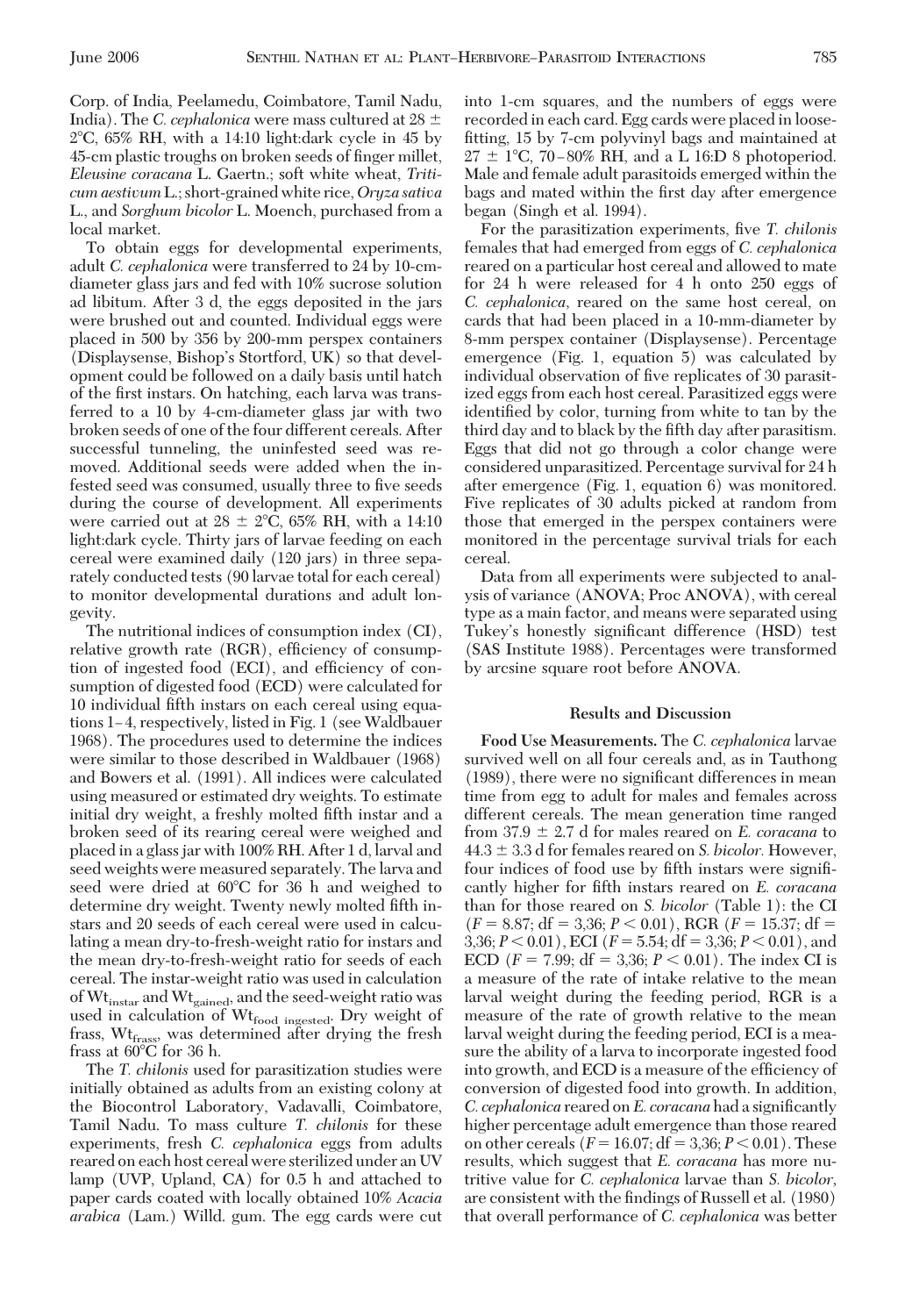| Consumption index | $CI =$ | $\frac{Wt_{\text{food ingested}} - Wt_{\text{frass}}}{\text{Mean } Wt_{\text{instar}} \times \text{ feeding period}}$ | (1) |
|-------------------|--------|-----------------------------------------------------------------------------------------------------------------------|-----|
|-------------------|--------|-----------------------------------------------------------------------------------------------------------------------|-----|

 $\overline{a}$ 

Relative growth rate

\n
$$
RGR = \frac{Wt_{gained}}{Mean Wt_{instar} \times feeding period}
$$
\n(2)

Efficiency of conversion 
$$
ECI = \frac{Wt_{gained}}{Wt_{food} \times 100}
$$
 (3)

Efficiency of conversion 
$$
ECD = \frac{Wt_{gained}}{Wt_{food ingested} - Wt_{frass}} \times 100
$$
 (4)

Percentage emergence 
$$
EM = \frac{No. T. chilonis emerged}{No. parasitized eggs} \times 100
$$
 (5)

Percentage survival 
$$
S_{24h} =
$$
  $\frac{\text{No. } T. \text{ chilonis surviving } 24 \text{ h}}{\text{No. } T. \text{ chilonis emerged}} \times 100$  (6)

**Fig. 1.** Equations used for calculation of consumption index, relative growth rate, efficiency of conversion of ingested food, and efficiency of conversion of digested food of fifth-instar *C. cephalonica* (equations 1-4), and percentage emergence and 24-h survival of *T. chilonis* parasitoids (equations 5 and 6). Wt<sub>food ingested</sub>, dry weight of food eaten during feeding period; Wt<sub>frass</sub>, dry weight of feces, mean Wt<sub>instar</sub>, mean dry weight of instar during feeding period; Wt<sub>gained</sub>, dry weight gain of instar during feeding period.

on *E. coracana* than on *S. bicolor.*In general, the values for RGR, ECI, and ECD in this report lie within the ranges reported for other Lepidopteran species (Slansky and Scriber 1985, Bowers et al. 1991).

Some of the observed differences in the development and emergence of *C. cephalonica* on different cereals, as well as similar findings by Kumar et al. (1998), Kalaivani et al. (1999), and Bernardi et al.

**Table 1. Food use of fifth instars and percentage adult emergence of** *C. cephalonica* **fed on different cereal diets**

| Diet        | CI (mg/mg/d)         | $RGR$ (mg/mg/d)      | ECI $(\%)$        | $ECD(\%)$         | Adult emergence $(\%)$ |
|-------------|----------------------|----------------------|-------------------|-------------------|------------------------|
| E. coracana | $0.693 \pm 0.039a$   | $0.100 \pm 0.01a$    | $14.5 \pm 1.2a$   | $55.6 \pm 3.4a$   | $92.5 \pm 3.5a$        |
| T. aestivum | $0.571 \pm 0.034$ ab | $0.067 \pm 0.005$ ab | $11.8 \pm 0.9$ ab | $47.3 \pm 2.7ab$  | $70.4 \pm 5.2$         |
| O. sativa   | $0.501 \pm 0.031$ b  | $0.053 \pm 0.004$    | $10.7 \pm 0.9$ ab | $43.6 \pm 2.9$ ab | $70.4 \pm 5.4$         |
| S. bicolor  | $0.476 \pm 0.025$    | $0.044 \pm 0.004$    | $9.3 \pm 0.7$ b   | $38.7 \pm 2.4$ b  | $68.0 \pm 6.1b$        |

Means  $\pm$  SEM within the same column followed by the same letters are not significantly different ( $P$  < 0.05; Tukey test).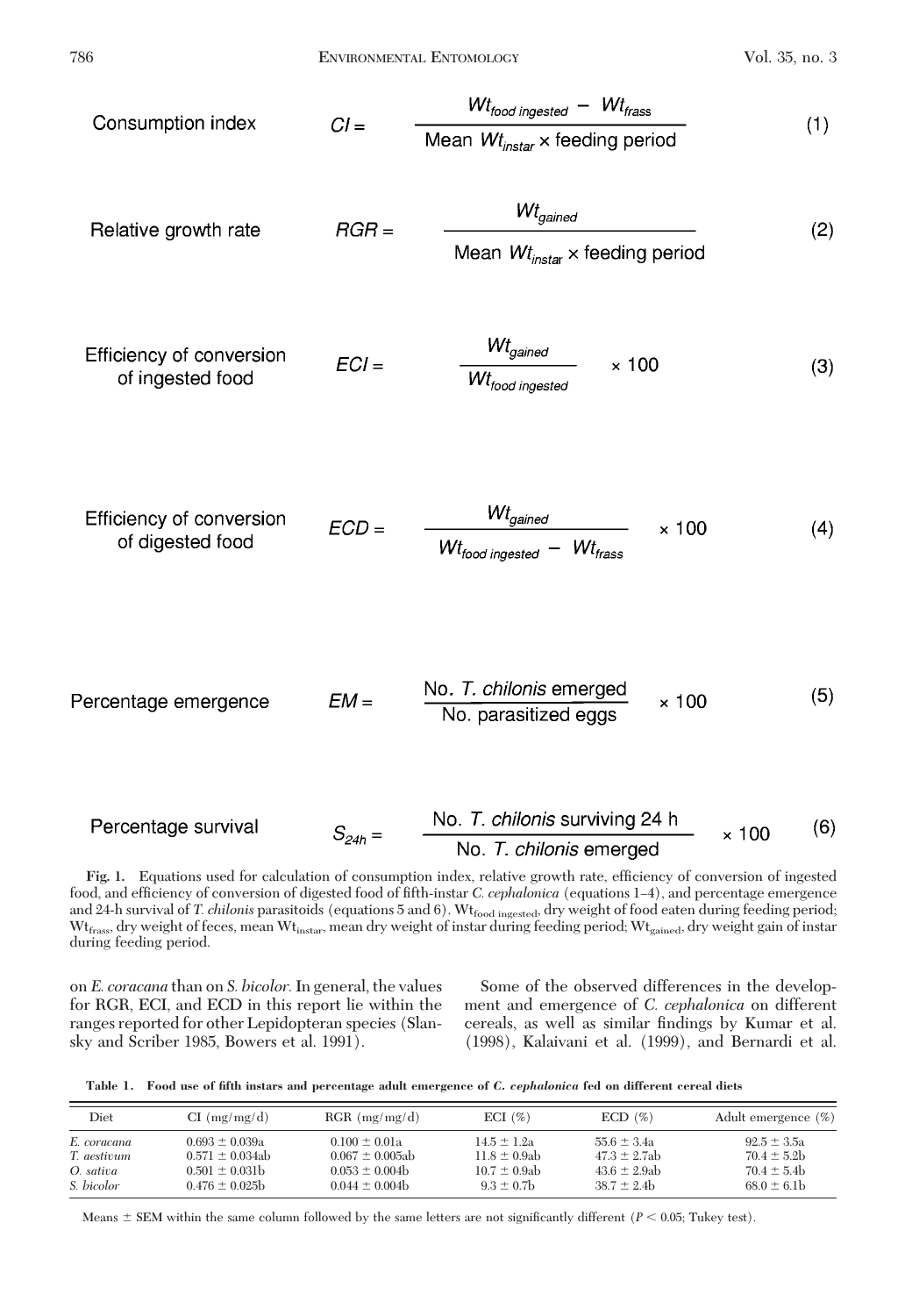Cereal  $\frac{\text{Nutrient (mean } \pm \text{SEM in mg/g)}}{\text{Carbohydrate } \text{Protein } \text{Lipid}}$ Carbohydrate Protein Lipid Water *E. coracana*<sup>*a*</sup> 728.4 110.2  $\pm$  6.8 42.2  $\pm$  0.31 86.7  $\pm$  5.84<br>*T. aestivum*<sup>*b*</sup> 753.6 106.9  $\pm$  10.8 19.9  $\pm$  0.14 104.2  $\pm$  10.6 *T. aestivum<sup>b</sup>* 753.6  $106.9 \pm 10.8$   $19.9 \pm 0.14$   $104.2 \pm 10.6$ <br>*O. sativa<sup>b</sup>* 719.5  $65.0 \pm 5.1$   $5.2 \pm 0.12$   $132.9 \pm 6.7$ *O. sativab* 719.5 65.0 ± 5.1 5.2 ± 0.12 132.9 ± 6.7<br> *S. bicolor*<sup>*b*</sup> 746.3 113.04 ± 10.3 33.0 ± 0.18 92.0 ± 5.8  $746.3$  113.04  $\pm$  10.3 33.0  $\pm$  0.18 92.0  $\pm$  5.84

**Table 2. Nutrient profiles of cereals used for** *C. cephalonica* **diets**

*<sup>a</sup>* Sripriya et al. 1997.

*b* USDA-ARS 2004.

(2000), could be caused by the relatively high lipid content of *E. coracana* (Table 2). Growth, development, and reproduction of insects are strongly dependent on the quality and quantity of food ingested (Scriber and Slansky 1981). However, a possible reason for the lower ranking of *S. bicolor* on measures of *C. cephalonica* development and adult emergence is that it contains the cyanogenic glycoside, dhurrin, which may function as a defense against insect herbivory (Celenza 2001).

**Plant Quality and Parasitoid Performance.** A significantly greater percentage of *T. chilonis* emerged from eggs produced by *E. coracana*-fed *C. cephalonica*  $(F = 33.8; df = 3,596; P < 0.01)$  than from eggs produced by *S. bicolor*–fed, *O. sativa*-fed, or *T. aestivum*– fed *C. cephalonica* (Table 3). The sex ratio was not measured, but previous studies of *T. chilonis* reared on eggs of *Sitotroga cerealella* Olivier have found the proportion of females to be 0.55–0.6 at these temperatures at ratios of 150 host eggs per female (Haile et al. 2002), and the proportion would not be expected to decrease unless the ratio of females to host eggs increased to levels  $>1:10$  (Smith 1996). There were no significant differences in the percentages parasitized, which ranged from  $93.7 \pm 4.1$  for eggs produced by *E. coracana*--fed *C. cephalonica* to  $79.7 \pm 6.9$  for eggs produced by *S. bicolor–fed C. cephalonica*. A significantly greater percentage of *T. chilonis* survived 24 h after emerging from eggs produced by *C. cephalonica* that were fed *E. coracana* ( $F = 16.4$ ; df = 3,596;  $P <$ 0.01) than from eggs of adults fed *S. bicolor* as larvae (Table 2). Other examples where plant quality affected parasitoid performance on different hosts include *Uscana lariophaga* Steffan performance on *Callosobruchus maculatus* (Fabricius) fed on cowpea, chickpea, and pigeonpea (van Huis and de Rooy 1998) and *Cotesia congregata* (Say) performance on

**Table 3. Percentage adult emergence and percentage 24-h survival of** *T. chilonis* **from** *C. cephalonica* **eggs of adults that were fed different cereals as larvae**

| Diet        | Percentage<br>emergence | Percentage<br>24-h survival |
|-------------|-------------------------|-----------------------------|
| E. coracana | $96.9 \pm 2.5a$         | $94.4 \pm 2.1a$             |
| T. aestivum | $84.2 \pm 3.2$          | $85.2 \pm 3.2ab$            |
| O. sativa   | $81.7 \pm 3.5$          | $82.0 \pm 4.1$              |
| S. bicolor  | $76.7 \pm 4.1c$         | $79.1 \pm 4.2b$             |

Means  $\pm$  SEM within the same column followed by the same letters are not significantly different ( $P < 0.05$ ; Tukey test).

*Manduca sexta* L that were fed artificial diets with different amounts of casein and sucrose (Thompson et al. 2004).

These effects of host cereal quality on parasitoid performance are possible examples of a "bottom up cascade" of ecological effects driven by nutrient availability (Hunter and Price 1992) or other trophic interactions (Knight et al. 2005). High nutritional quality plants may support development of herbivores with high nutritional quality that ultimately support high performance parasitoids. However, the "bottom up cascade" and the possible effects of allelochemicals passed through a herbivore host to a parasitoid are just two of many possible factors that can affect the survival of parasitoids (Turlings and Benrey 1998, Hunter 2003, Davies et al. 2004). Consequently, it is difficult to predict beforehand whether the use of a particular plant for nutrition by a host will have a positive or negative effect on the quality of parasitoids reared on the host eggs, and it is necessary to determine the effect experimentally.

### **Acknowledgments**

We thank S. Kumar for providing the *Trichogramma* culture for initial experiments. Financial assistance from Chonbuk National University to S.S.N. to conclude this work is gratefully acknowledged.

### **References Cited**

- **Bernardi, E. B., M. L. Haddad, and J.R.P. Parra. 2000.** Comparison of artificial diets for rearing *Corcyra cephalonica* (Stainton, 1865) (Lep.: Pyralidae) for *Trichogramma* mass production. Rev. Brasil Biol. 60: 45-52.
- **Bowers, M. D., N. E. Stamp, and E. D. Fajer. 1991.** Factors affecting calculation of nutritional indices for foliage feeding insects: an experimental approach. Entomol. Exp. Appl. 61: 101–116.
- **Celenza, J. L. 2001.** Metabolism of tyrosine and tryptophan-new genes for old pathways. Curr. Opin. Plant Biol. 4: 234-240.
- **Davies, A. P., F. A. Ceballo, and G. H. Walter. 2004.** Is the potential of *Coccidoxenoides perminutus,* a mealybug parasitoid, limited by climatic or nutritional factors? Biol. Control 31: 181-188.
- **Haile, A. T., S. A. Hassan, C.K.P.O. Ogol, J. Baumgartner, S. Sithanantham, J. C. Monje, and C.P.W. Zebitz. 2002.** Temperature-dependent development of four egg parasitoid Trichogramma species (Hymenoptera: Trichogrammatidae). Biocont. Sci. Tech. 12: 555-567.
- **Hoffmann, M. P., D. L. Walker, and A. M. Shelton. 1995.** Biology of *Trichogramma ostriniae* (Hym.: Trichogrammatidae) reared on *Ostrinia nubilalis* (Lep.: Pyralidae) and survey for additional hosts. Entomophaga 40: 387– 402.
- **Hunter, M. D. 2003.** Effects of plant quality on the population ecology of parasitoids. Agric. Forest Entomol. 5:  $1 - 8$ .
- **Hunter, M. D., and P. W. Price. 1992.** Playing chutes and ladders: heterogeneity and the relative roles of bottom-up and top-down forces in natural communities. Ecology 73: 724–372
- **Kalaivani, K., K. Murugan, and S. Senthil Nathan. 1999.** Dietary inßuence on the parasitism of *Trichogramma chi-*